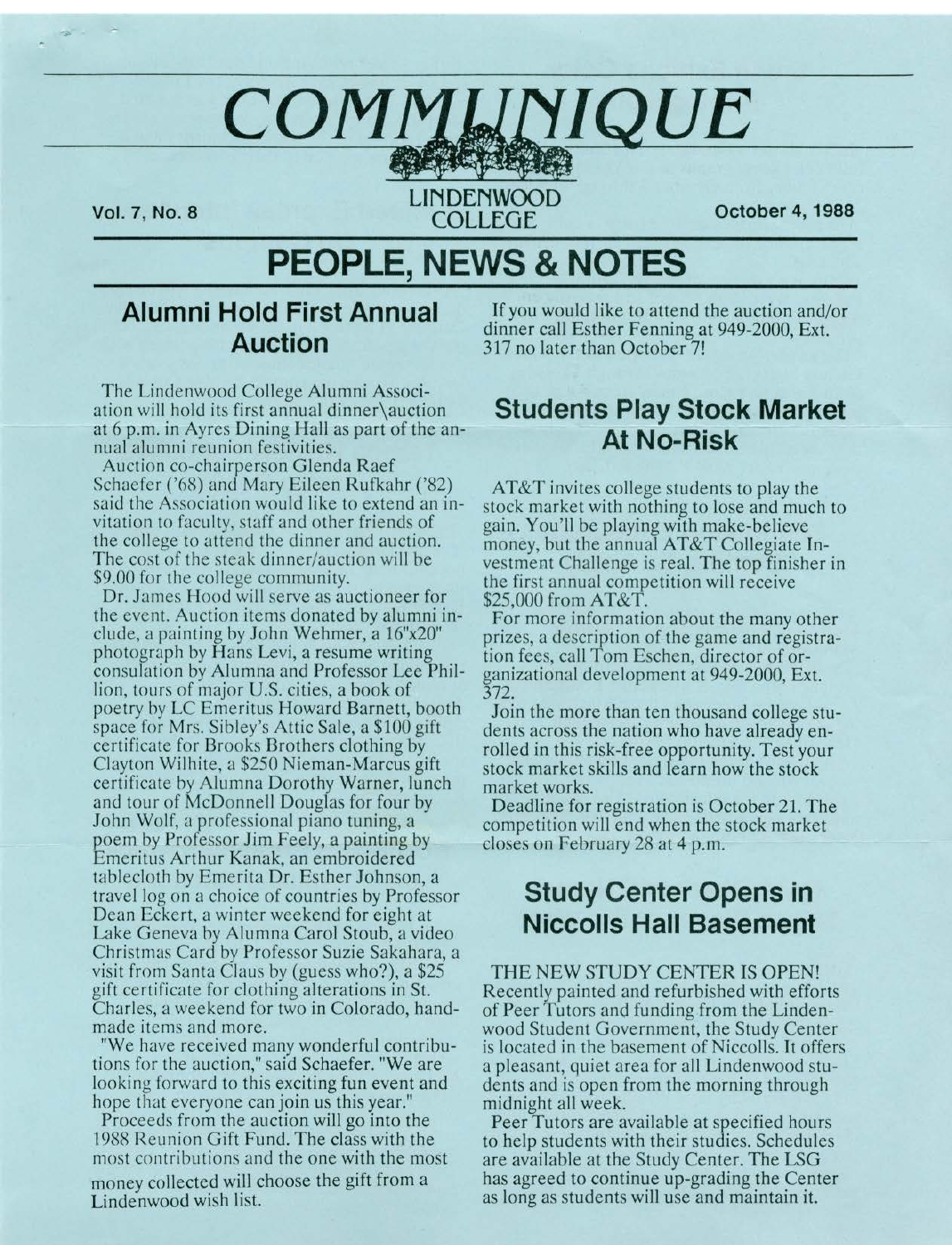# **Smith Exhibits Color Photography**

LCIE Master's Candidate Tim Smith will exhibit color photographs in the Young Showcase Gallery from October 3 through October 28 at Lindenwood.

His recent images explore form in color and represent one of several of his current artistic concerns.

Smith is a member of the art faculty at Parkway West High School and recently enrolled in Lindenwood's LCIE graduate program.

The exhibition is free and open to the public. Gallery hours are Monday through Thursday from 8 a.m. to 9 p.m., Friday from 8 a.m. to 5 p.m. and Saturday from 9 a.m. to 1 p.m. For more information about the artist or exhibition space, please call Hans Levi, Lindenwood professor of art, at 949-2000, Ext. 283.

# **Foundation Encourages Seniors To Apply**

Attention Seniors Interested in Business, Marketing, Communications, Database Management!!!

Participate in an exciting educational experience. The Direct Marketing Educational Foundation is holding a Direct Marketing Collegiate Institute, November 29 through December 4 in Lincoln, Nebraska.

Attendance at the Institute is by scholarship only. If you are interested in applying, contact Lynn Moore for information. The deadline for applications is October 24. Call 949-2000, Ext. 395 or leave a note in Campus Box 734.

# **NAIA District 16 Names Stigen Player of the Week**

Soccer Midfielder Becky Stigen, a Lindenwood Junior from Midwest City, Ok., has been named among the players of the week according to the NAIA District 16 Report.

Stigen had a hat trick (three goals) in Lindenwood's 8-1 win over Missouri-Rolla and also had an assist. She scored another goal in LC's 6-0 victory over Westminster and had yet another goal versus the University of Tulsa.

Her goal versus Tulsa came with five seconds left and gave Lindenwood a 1-1 tie.

Lindenwood College now ranks #6 in the WOMEN'S NAIA TOP 10 soccer teams. Their record is 6-0-1.

Other soccer notes include the Lady Lion's victory as first place winners of the Lindenwood Tournament. Mimi Hahn was selected Most Valuable Player. The men's soccer team placed second in the weekend tourney and is currently undefeated in their conference.

# **Limited Express Interviews On Campus**

A recruiter from Limited Express will be conducting interviews at Lindenwood on Tuesday, October 11 from 9 a.m. to 4 p.m. Management trainee positions are available for persons with the minimum qualification of an Associate's Degree. To sign up, contact Debbie Coats at 949-2000, Ext. 307.

# **Tampa Review Publishes Castro Poetry**

LCIE Professor Dr. Michael Castro's poem, "Closing Down The Bars," appeared in the premier issue of The Tampa Review. His poem was published along with the works of Derek Walcott, William Stafford, Lee K. Abbott and others.

Also, Castro's essay entitled, "Henry Dumas: Poetry of a Natural Man," was featured in the Summer 1988 special edition of Black American Literature Forum. The project, devoted to Dumas's work, received contributions from more than fifty writers from around the world, including Maya Angelou, Gwendolyn Brooks, Quincy Troupe and Eugene B. Redmond.

## **Bornmann Publishes Article on Chemical Reactions**

The Journal of Polymer Science recently published a paper by Dr. John Bornmann, chemistry professor at Lindenwood. The paper entitled, "Chemical Reactions in the Low Temperature Decomposition of an Epoxy Resin," describes a possible chemical mechanism to explain some observations which had previously been made at McDonnell Douglas Research Laboratories.

The epoxy resin studied is the same epoxy resin used to make the plastic parts of modern aircraft, not only at McDonnell Douglas but by most other aerospace manufacturers. ''This work and my interpretation would be of interest to persons concerned with smoldering fires in aircraft," said Bornmann.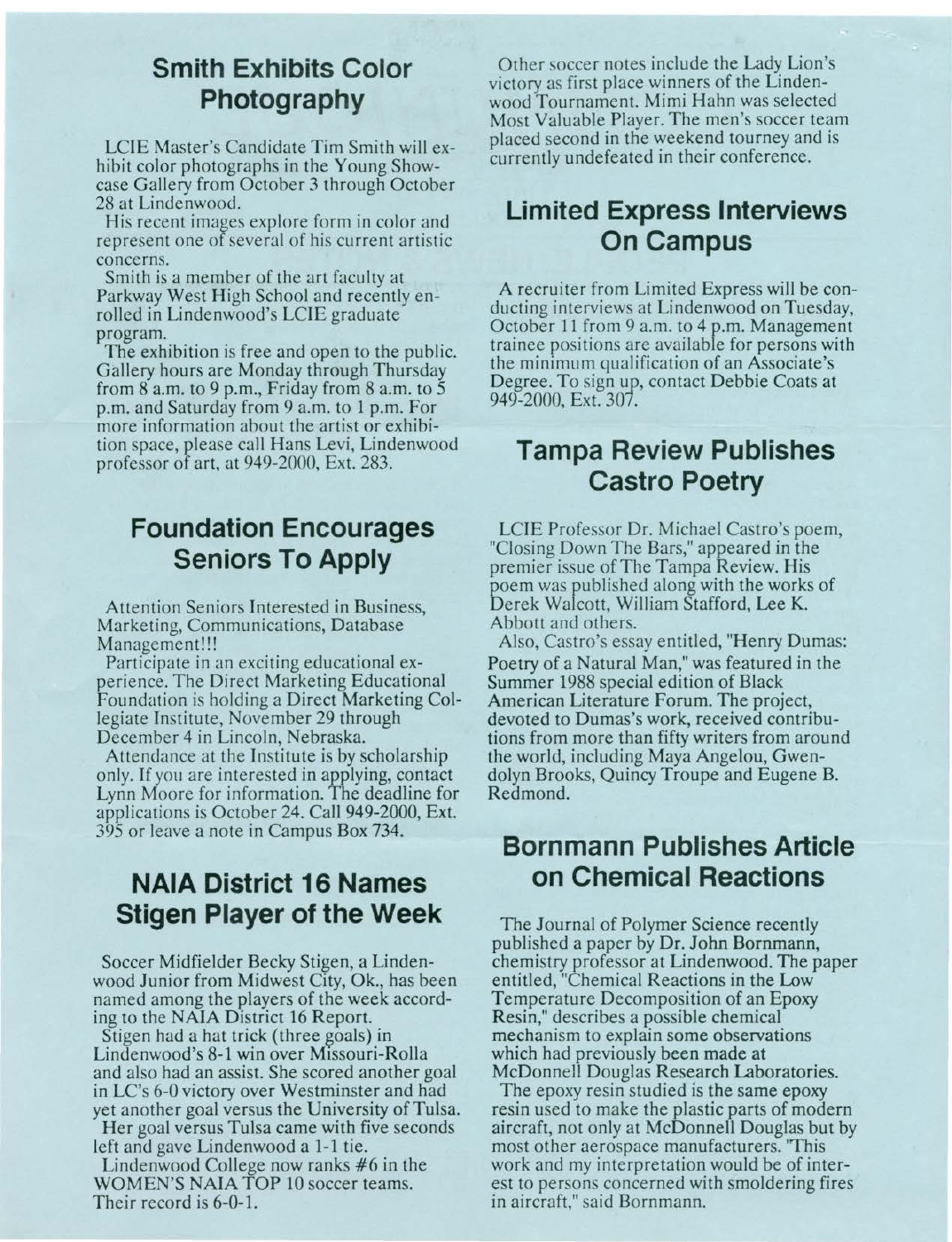# **CALENDAR CLIPS**

#### **October 3-5**

OASIS Registration. Classes for adults age 60 and older. 10:30 a.m.-3:00 p.m., First floor, Roemer Hall.

#### **October 3-8**

HOMECOMING WEEK Oct. 3 Scavenger Hunt. Student Center, 8 p.m. **Oct.4**  Tricycle Race. Parker Circle, Noon. **Oct. 5**  Parade, 2 p.m. **Oct. 6**  Ice Creme Eating Contest. Student Center, Noon. Outdoor Lunch. Oct. 7 Informal Dance. Cafeteria, 9 p.m.-1 a.m. **Oct. 8**  Homecoming Dance M/V City of St. Louis St. Louis Riverfront 9 p.m.-1 a.m.

#### **October 6**

KCLC Membership Drive. Volunteer to help answer phones. Fun, food and excitement. For information about becoming a member or for student rates, tune in to KCLC FM-89.1 or call Glynelle Wells at 949-2000, Ext. 257.

#### **October 6-8**

'The 1940's Radio Hour" (musical) 8:00 p.m., Jelkyl Theatre. Call 946-2004 for tickets.

#### **October 8**

St. Louis Gamblers Football. 7:30 p.m. Stadium.

**October 11**  Admissions Education Day.

#### **October 12**

Deadline for Making Up Incompletes.

#### **October 12**

New York Life Insurance Co. On-Campus Recruiting Day.

Recruitment for December Bachelor degree candidates and graduate students only. Cap Center, Niccolls Hall 1:00-8:30 p.m. Call 949-2000, Ext. 307 to sign up for a personal interview.

#### **October 13-15**

"The 1940's Radio Hour" (musical). 8:00 p.m., Jelkyl Theatre. Call 946-2005 for tickets.

#### **October 14-16**

Alumni Reunion Weekend. **Oct.14**  10 a.m.-6 p.m. Registration, Sibley Hall. All Day - Open Classes. 1:00 p.m.- Walking tour, downtown St. Charles. 4:30 p.m. - Alumru Art Exhibit Co-hosted by Associates of the Fine Arts, Paintings by Jean Machens '68 and Jody DePew McLeane '63. 6:00 p.m. - Dinner/Auction-Heritage Room, Ayres Dining Hall. 8:00 p.m - Jean Fields' Tunnel Runners Film Festival, Second Flr., Memorial Arts Bldg. **Oct.15**  8:30 a.m.- Continental Breakfast, Butler Library. 9:30 a.m.-Annual Alumni Association Meeting. 10:30 a.m.- Martha May Boyer Memorial Service, Butler Library. 12:30 p.m.- Annual Luncheon, Ayres Dining Hall. 2:30 p.m. - Campus tours, Dorm open hours. Reception (Seventies). 4:30 p.m. - Wine and Cheese at President's Home. 6:00 p.m. - Dinner, Ayres Dining Hall. 8:00 p.m. - ''The 1940's Radio Hour" a musical by Walton Jones, Lindenwood Performing Arts Jelkyl Theatre. **Oct.16**  8-10 a.m. - Buffet Breakfast. 10:30 a.m. - Church Service, Lindenwood College Chapel, St. Charles Presbyterian Church Dr. Robert McGruther, Pastor; Rev. George

#### **LINDENWOOD COLLEGE SOCCER SCHEDULE**

Wilcox, Associate Pastor & College Chaplain.

Wed. **Oct. 5** Columbia (m) 7:30pm home. Fri. **Oct. 7** MO Valley (w) 7:00pm home. Sat. **Oct. 8** Fontbonne (m) 2:00pm home. Mon. **Oct. 10** MO Baptist (w) 3:30pm away. Tue. **Oct. 11** MO Baptist (m) 4:00pm away.